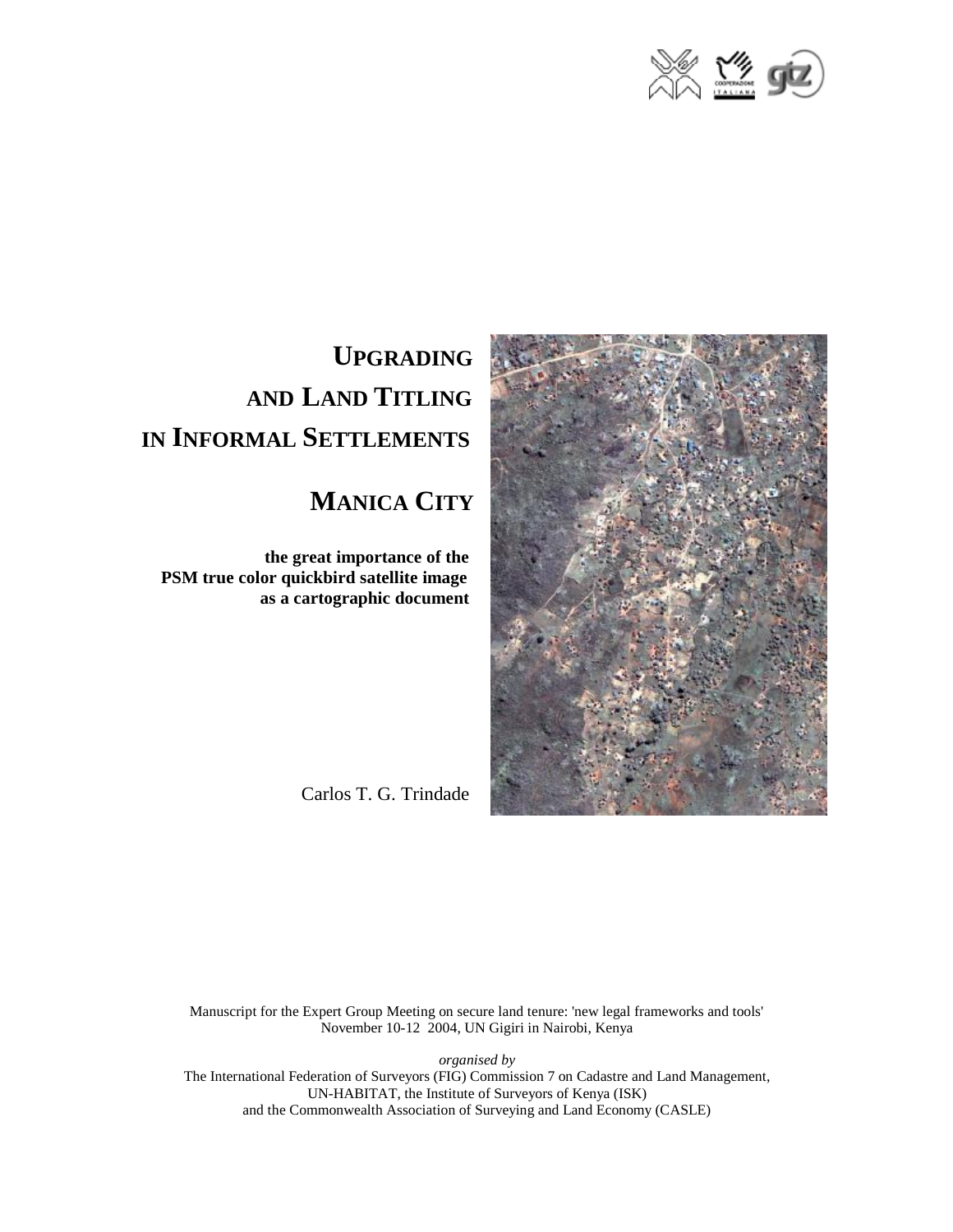### **UPGRADING AND LAND TITLING IN INFORMAL SETTLEMENTS - MANICA CITY The great importance of the PSM true colour quickbird satellite image as a cartographic document MANICA PROVINCE, CENTRAL REGION - MOZAMBIQUE**

Carlos T. G. Trindade, Msc.<sup>1</sup>

<sup>1</sup> Faculty of Architecture and Physical Planning, Eduardo Mondlane University, Lecturer of Physical Planning Maputo, Mozambique - [ctgtrindade@yahoo.com](mailto:ctgtrindade@yahoo.com)

**KEYWORDS:** Cartography, Image, Land Administration, Mapping, Registration, Restitution, Satellite

#### **ABSTRACT:**

One of the main objectives of one participatory planning experience underway in *Manica* is to give the confirmation of land tenure rights to the inhabitants of informal settlements. This involves both, the local residents and the technicians, supported by the German Co-operation for Development (GTZ), the Faculty of Architecture and Physical Planning of Eduardo Mondlane University (FAPF/UEM) and the Rome Municipality through the Italian Co-operation. The initiative is also expected to regulate the land use and to sustain the urban growth, providing basic infrastructures. In this context, a recent satellite image dated on March, 2003 has been used as a cartographic document of great importance for this work.

#### **1. INTRODUCTION**

A set of individual residences with raw brick or cement block walls and thatch or zinc roofs, of low but generally acceptable inhabitant standards, identify almost 80% of urban inhabitants living in the informal settlements of towns and cities of Mozambique (also known as spontaneous, unauthorized, slums, illegal settlements, etc), where there is always lack of basic urban facilities such as roads, drainage or piped water. This kind of constructions using traditional materials (Figure 1 and 2) can last a lifetime, if they are well cared by their owners.

The absence of basic urbanization raises serious problems to the inhabitants and, in many cases, brings about the inappropriate use and degradation of natural resources. The erosion (Fig. 3), is an example of the consequence of uncontrolled urbanization that pose a threat to the existence of inhabitants due to the serious damages caused to the environment. These damages have been minimized in the ambit of this experience, through improvement works that are made in the existent pedestrians' roads and streets. These works include the construction of drainage ditches that are, in a first phase, made with compacted soil, to allow the draining of rain waters (Fig. 4).



Figure 1: Typical traditional house, with raw bricks walls and thatch roof.



Figure 3: The erosion phenomena on the main settlement access road.



Figure 2: An improved traditional house, with raw brick walls and zinc roof.



Figure 4: Roads improvement and construction of drainage ditches to allow the draining of rain waters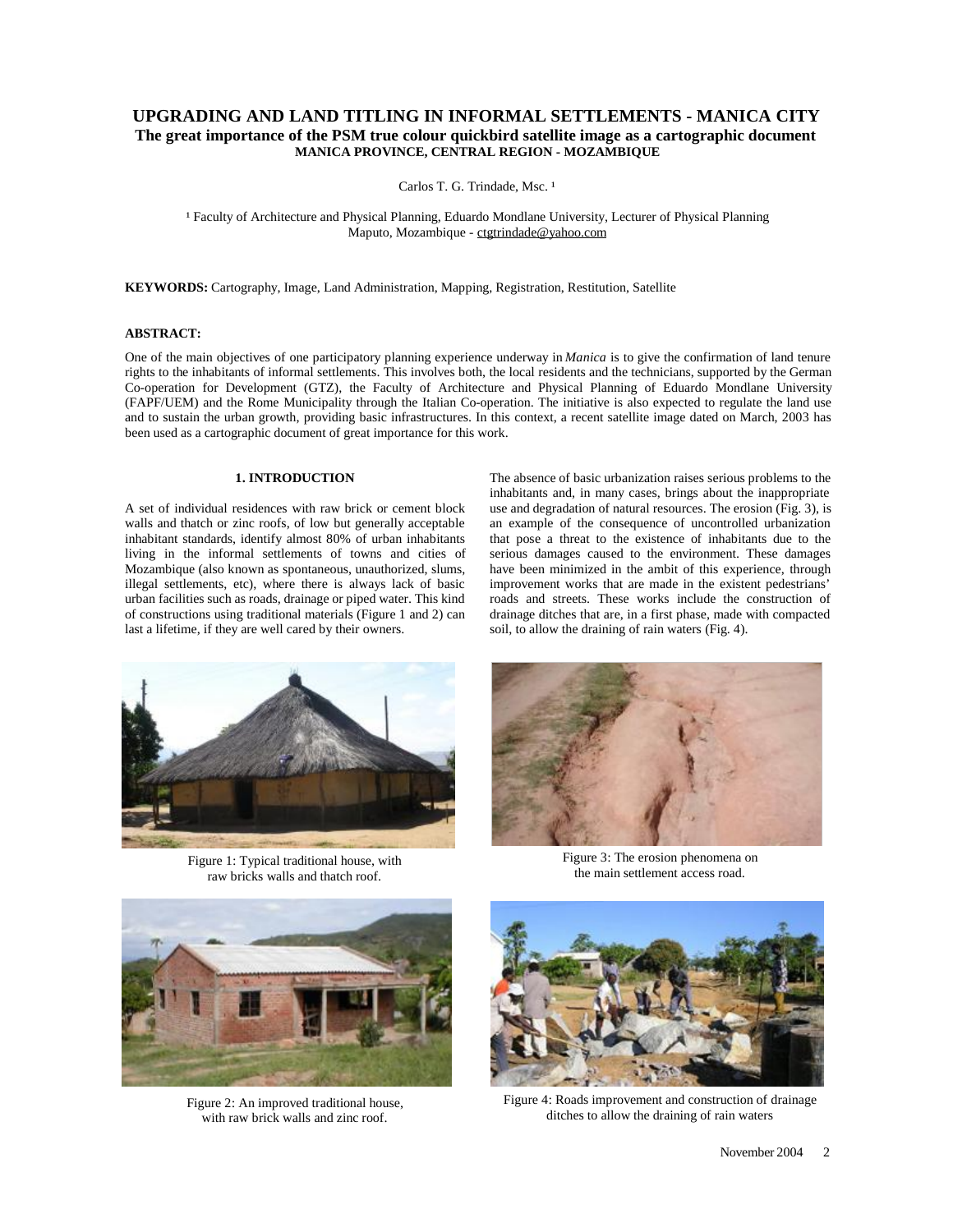#### **2. INTERVENTION AREA**

The City of Manica, where a planning exercise based on the principles of participatory community planning is currently taking place in the area of the *Josina Machel* neighbourhood, is one of the municipalities of the country with its own administrative autonomy but with some limited financial resources. About 25.000 inhabitants live in this city. One of the objectives of the project is to link the technical potential of institutions existing in the capital city with the reality in continuous evolution of municipalities throughout the country. Another purpose of this project is a systematic survey of informal settlements surrounding the centre of the city that have been inherited from the colonial period. Thus, the municipality neither knows the extension, nor the exact number of inhabitants. The circle shows the intervention area in *Josina Machel* neighbourhood.



Figure 5: *Manica* is located at about 790 km (by air) and 1125 km (by land) from the capital city of the country, Maputo.

#### **3. OBJECTIVES AND PRIORITY ACTIONS**

Some minimum conditions would be sufficient for the improvement of inhabitants' living standards of informal settlements:

Firstly: To issue any legal title of effective land tenure to inhabitants in order to give them great encourage improving their own dwellings.



Figure 6. Aerial photograph of Manica City (1985).

Secondly: assure, case by case, the minimum access requirement, by constructing either pedestrian ways or compacted soil roads.

A road is essential for vehicular traffic in case of emergency and to facilitate the future construction of other basic infrastructures. These infrastructures would be undertaken in a stage to come, when the inhabitants have the means and willingness to share the construction expenses and sustain the maintenance costs. The urban planning, in case of informal settlements, does not involve big development projects, but to improve living conditions in these settlements with minimum interventions (Tribillon, 1993). The planning objective is to ensure a sustainable growth related to the limited resources that the inhabitants are ready to mobilize and those that are available in the municipality.

This concept of urban planning, in order to be efficient, would have to be articulated in two directions of intervention:

The first direction is didactical, and it is aimed at demanding responsibility from administrators for a sustainable development strategy and, in the meantime, enabling local technicians to use simple control tools (for example the management of a simplified register);

The second direction is operational, and it is aimed at the definition of priority actions based on a very simplified plan to facilitate the process of land tenure titling.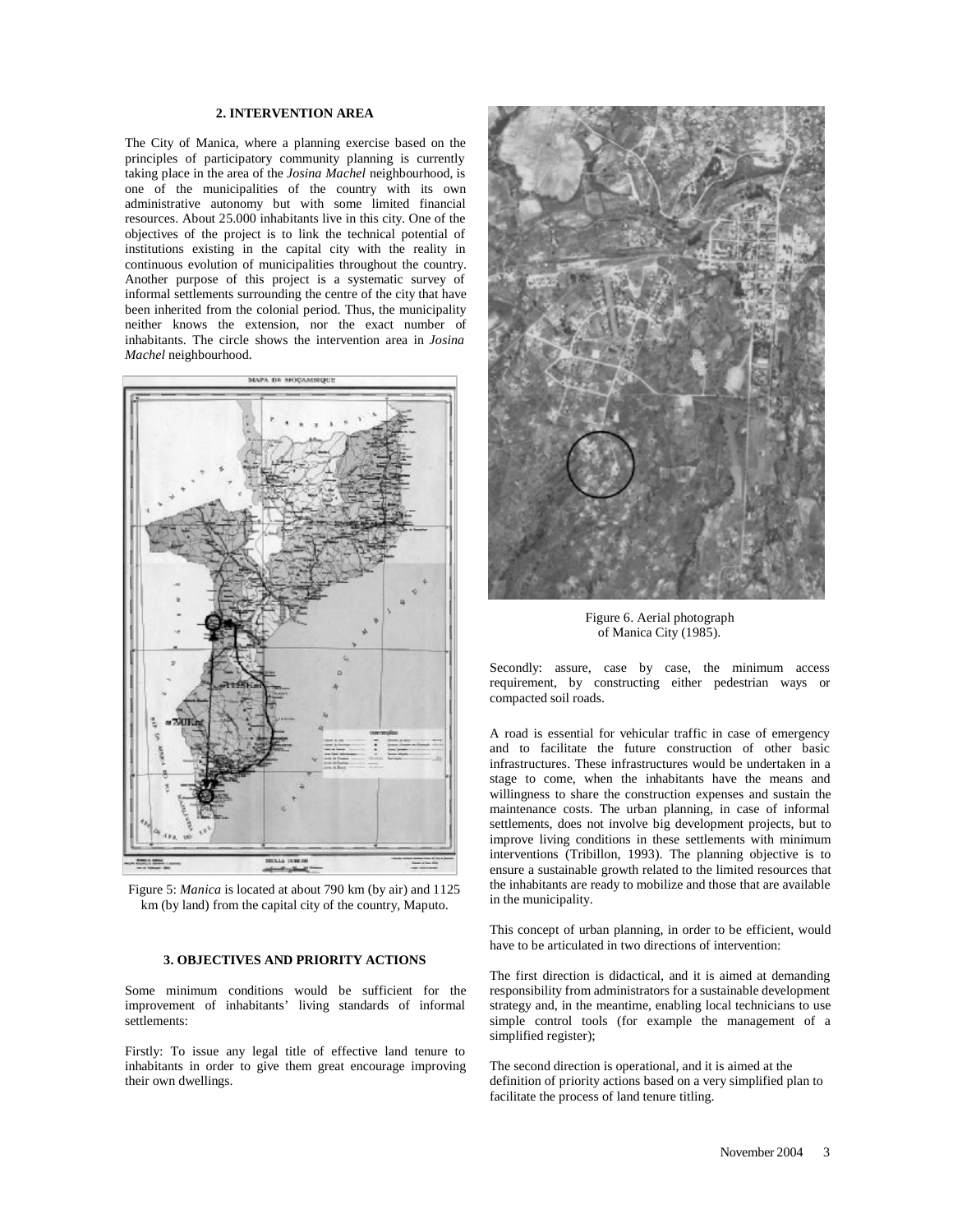When the word "plan" is used, it is necessary to note that, if this plan is prepared exclusively by foreign advisers or in bureaucratic offices, without the active participation of beneficiary inhabitants, it will be implemented with difficulties.

In fact, today, we see an almost general absence of intervention or control by municipal authorities, in the process of growth of informal settlements. On the other hand, it would be erroneous to expect charges to be imposed to inhabitants regarding the rationalization of occupation, without offering a minimum cross-entry. Therefore, the implementation of regulating provisions of a plan should always be followed by a concrete action, signifying a new willingness in urban development public intervention, such as: *to provide an infrastructure with minimum cost and/or the contextual launch of a process of effective titling of the inhabitants.*

#### **4. LAND ADMINISTRATION IN THE INFORMAL SETTLEMENTS**

**4.1 An approach to the Land Law** *"Lei de Terras"* **(Law 19/97 of 01/10/97)**

#### **4.1.1 General Principles**

*In Mozambique the land is a property of the Government and it can not be sold or, in any other way, acquired by the user, mortgaged or used as lien* (Art: 3), but:

- a) The *Right of Land Use and Exploitation "Direito de Uso e Aproveitamento"* (DUAT) can be transmitted by *inheritance*, with no gender distinction ( $N^{\circ}$  1, Art: 16);
- b) The titular of DUAT can transmit the *infrastructures, constructions and benefits*, through public deed preceded by a Governmental Authorization. (Nº 2, Art: 16);
- c) In the case of urban buildings, with *the transmission of the building*, is also transmitted the DUAT (N° 4, Art: 16);

#### **4.1.2 The beneficiaries of Land Use and Exploitation**

The *Right of Land Use and Exploitation* (DUAT), an initial document to be emitted in the ambit of the procedures related to the land use, can be solicited through:

- a) National people, collectives and singles, as well as local communities<sup>1</sup> (N° 1, Art: 10);
- b) National people, collectives or singles, can obtain the DUAT together with other national people who are also, collectives or singles in a co-titular regime  $(N^{\circ} 2, Art: 10);$
- c) Local communities, also obeying to the co-titular principles  $(N^{\circ} 3, Art: 10);$
- d) Foreign people, since the moment they reside for at least five years in the Republic of Mozambique (line a, Art: 11);
- e) Foreign collective people since the moment they are constituted or registered in Mozambique (line b, Art: 11);

#### **4.1.3 The DUAT acquisition ways**

l

The *Right of Land Use and Exploitation* is acquired through three different ways:

- a) *Occupation* by singular people and by local communities, according to the norms and customary practices (line a, Art:  $12$ :
- b) *Occupation* by national single people who, with *good faith*, be using the land for at least ten years (line b, Art: 12);
- c) *Request authorization* presented by single or collective people (line c, Art: 12).

#### **4.1.4 The Request authorization process of Land Use and Exploitation**

Two different phases are foreseen in the present law during the request authorization process of Land Use and Exploitation:

- a) A first phase that comprises the *request presentation* of use and exploitation, where it is emitted a *provisory authorization "autorização provisória"* with a maximum duration of five years for national people and two years for foreign people (Nº 1 and 2, Art: 25);
- b) A second phase that comprises a *definite authorization* and the *emission of the title* since the moment exploration plan be accomplished during the period of provisory authorization (Art: 26);

#### **4.1.5 The registration and title of land use and exploitation**

According to  $N^{\circ}$  1 of the Article 14 of the same law, the constitution, modification, transmission and extinction of the *Right of Land Use and Exploitation* are liable to *Registration.* However, the Nº 2 of the same article determines that the absence of registration does not affect the r*ight of land use and exploitation acquired by occupation*<sup>2</sup> . As it was explained in 2.1.2, the second phase of the process of request authorization of land use and exploitation comprises the *definite authorization* and the *emission of the title*. The Article 13 determines (in its line Nº 1) that this same *title* has to be emitted by the *Cadastre Public Services,* general or urban, but it also defines (in its line Nº 2) that *the absence of title does not affect the* r*ight of land use and exploitation acquired by occupation.*

#### **4.1.5 The competence of the Municipality of Manica in the request authorizations of land use and exploitation in the informal settlements by the lee of the referred law and the application of the** *Land Law Regulation "Regulamento da Lei de Terras"* **(Decree 66/98 of 08/12/98)**

According to the Article 23 of *Land Law* compete to the Municipal Councils to authorize the requests of land use and exploitation in the *areas covered by urbanization plans <sup>3</sup>* since the moment they have *Cadastre Public Services<sup>4</sup>* .

However, in spite of the Regulation of Land Law defines in its Article 2, as the ambit of application of this regulation *to the zones that are not comprised by the areas under jurisdiction of the municipalities that have Municipality Cadastre Services,*  and by the fact that the Municipality of Manica still has a

l

<sup>1</sup> The law defines *local community* as a *group of families and individuals*, living in a territorial circumscription of locality level or inferior, that aims to the protection of common interests through the protection of housing areas, agricultural (cultivated or fallow land), forests, places of cultural value, pasture, water fonts and expansion areas  $(N<sup>o</sup> 1, Art: 1)$ .

<sup>2</sup> The law defines *occupation* as a form of acquisition of the right of use and exploitation by national single people who, with good faith, be using the land for at least ten years, or by the local communities ( $N^{\circ}$  7, Art: 1).<br> $\frac{3}{3}$  J<sub>2</sub> 4.

In the case of the *Josina Machel* neighbourhood is in progress the elaboration/implementation of the *upgrading plan* of this neighbourhood (in evolutive form and in phases), based on the mapping made with the support of the Satellite Image of the Municipality (March, 2003) QuickBird Sub-meter (0.6 m) PSM (true color). 4

The Faculty of Architecture and Physical Planning of the Eduardo Mondlane University, in the ambit of its research and extension programs have had an important role in the *capacity building* activities directed to the Municipalities, where the area of urban cadastre has great importance, as in the case of the Municipalities of *Manica* (Manica Province) and *Dondo* and *Marromeu* (Sofala Province).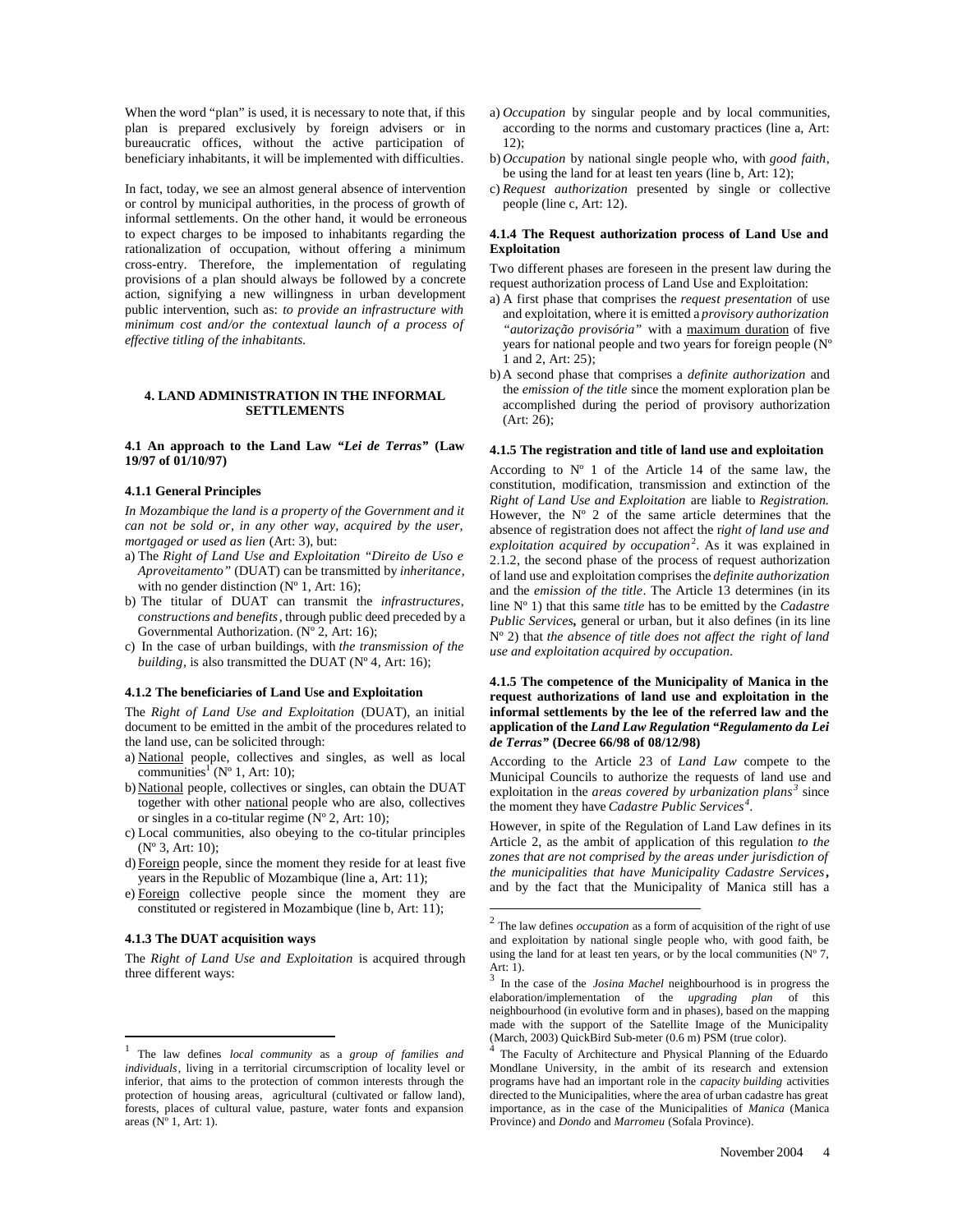*developing Municipality Cadastre Service*, it is important to mention some of the dispositions of the referred regulation:

- 1. The *local communities* that are occupying the land according to the *customary practice*, acquire the right of land use and exploitation ( $N^{\circ}$  1, Art: 9);
- 2. The *national single people* who, with *good faith,* be using the land for at least ten years, acquire the right of land use and exploitation (Nº 1, Art: 10);
- 3. When necessary or requested by the interesting people, the areas that are comprised with the right of land use and exploitation *acquired by good faith occupation* can be identified and registered in the *National Land Cadastre "Cadastro Nacional de Terras"* (Nº3, Art: 10); it is understood that this process has to be conducted through the *Municipality Cadastre Service*;
- 4. The *demarcation*, among other elements, is a part of the relative process to the right of land use and exploitation *acquired by good faith*, where after being emitted the *provisory authorization<sup>5</sup>* (that can be dispensed in the case of these kind of beneficiaries) the Cadastre Services will notify the solicitant the necessity to make the demarcation  $(N^{\circ} 1)$  and 2, Art: 34, having also reference of Art: 30.)

In this ambit and by the fact that inhabitants who reside in the informal settlements of the Manica Municipality have the conditions predisposed in the previous numbers (*customary practices, occupation by good faith for at least ten years, provisory authorization with no immediate necessity of demarcation*), all this, indicates that there are minimum conditions for the attribution of DUAT, that would start since the emission of the *provisory authorization*, that in reality, it would be a form of *confirmation* 6 *"comprovação" of the land use and exploitation* as it is established in the Article 15. This confirmation, the one that, according to the same article can be made in different ways, like for example the testimony presented by the members, men and women, of local communities, or the investigations made by capable technicians involved in the upgrading process.

The referred provisory authorization, would be in this way emitted in a form or attached with a registration file (Figure 7) of the right of use and exploitation filled during the mapping operations and the implementation of the upgrading plan, where relevant information are registered like for example: name of the titular, localization of the plot**,** the surrounding elements of the plot**,** type of exploitation, members of the family,

 $\overline{a}$ 

construction descriptions, living conditions, topographic scheme, witnesses and also the technician who is the responsible for the registration.



Figure 7. Proposed registrations file of the right of use and exploitation for Manica.

So, the registration that has been made will contribute in an accentuated manner for a better management of the city, in order that:

- 1. It will permit to know and document the physical situation of the urban occupation, facilitating in this way the programming of actions that aim the improvement and the expansion of the basic services, as roads, drainage or piped water;
- 2. It will permit to make the regulation of the actual occupations registering the rights of use and exploitation of the effective occupiers;
- 3. To guarantee an improvement in the collecting system of inhabitants contributions through the different forms of taxes, with the view to improve the performance of municipal authorities.

However, it is important to note that inhabitants of informal settlements, even if they do not have any legal title, feel secure of the tenure of the land they use and they have a tendency to increasingly improve the quality of their houses by using conventional materials (Figure 8 and 9). It is necessary to mention that these people are not always interested in the registration that have been discussed in this document in order to avoid the taxes that they should pay and that have been referred in the last point 3. Thus, they improve their own living standards, depending on the available economic resources and avoiding the high market cost of formal houses (project, bank loan, intermediary costs, administrative costs, etc.). This

<sup>5</sup> Having into consideration that the Municipality of Manica has a *Municipality Cadastre Service* still in process of development, it is considered essential the attribution of provisory authorization because the demarcation is only solicited later, with a term of a year after the respective notification. In practice, this term also depends on the capacity of the Municipality to carry out the referred demarcation.

<sup>6</sup> Because of the doubts the Municipality could have about the rights of land use and exploitation in those settlements, the Faculty of Architecture and Physical Planning of the Eduardo Mondlane University was invited to elaborate a juridical report about this question, where in the document elaborated for this purpose (November, 2004) the Arch. José Forjaz (Director of the Faculty and Lecturer) and the Dr. Carlos Serra Jr. (Jurist and also Lecturer in the same Faculty) defend in the same way the *confirmation* of right of use and exploitation enhancing that the residents of Josina Machel neighbourhood have the right of land use and exploitation, independently of the type of authorization or recognition made by the Government.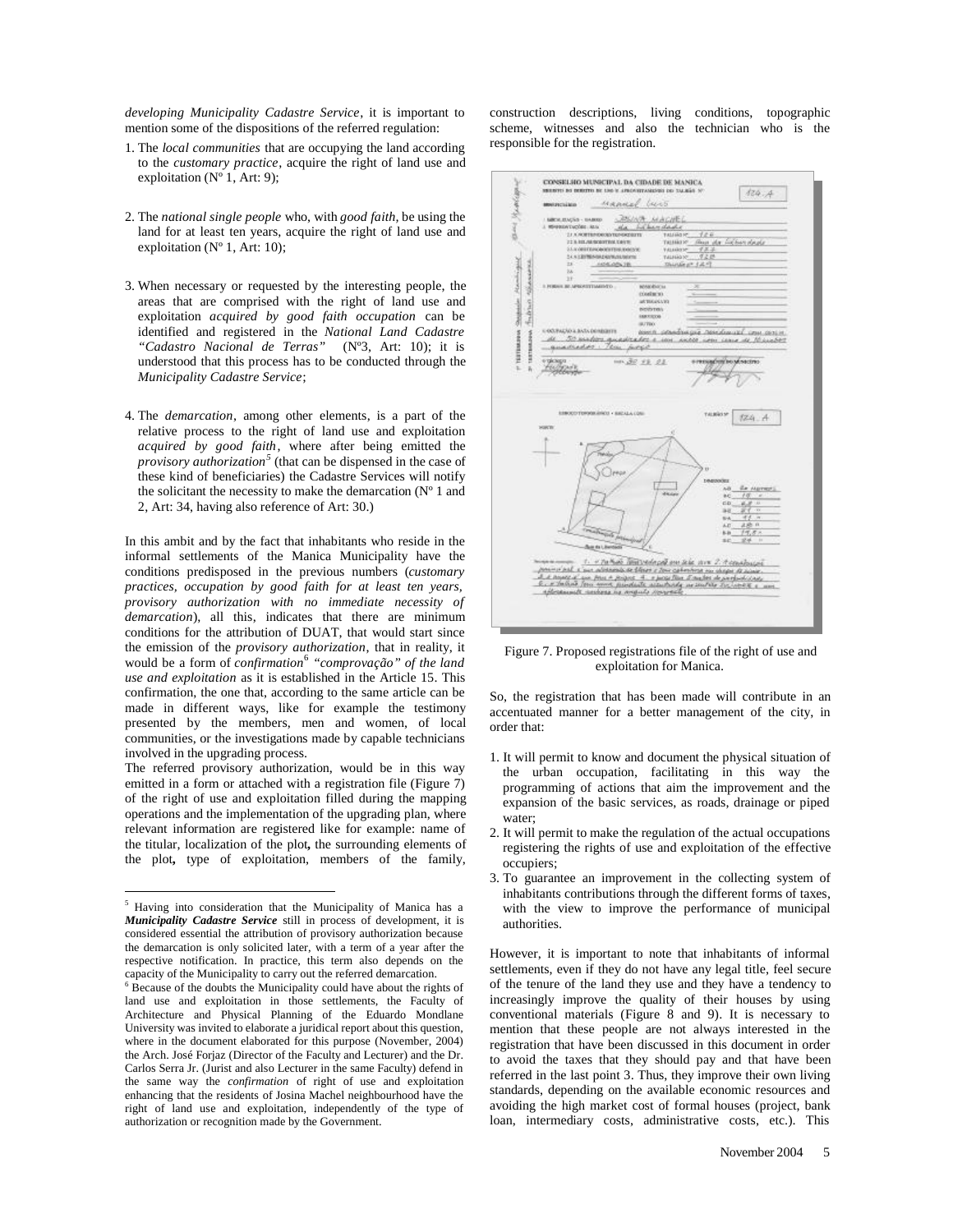spontaneous individual upgrading of living conditions is, in the short run, the only viable solution, as the structure of the real estate market is almost entirely linked to self-construction, and the municipalities have a capacity of minimum financial intervention.



Figure 8: Informal house, with cement block walls and roofed with iron sheets.



Figure 9: Informal house, with raw bricks, cement plastering walls and roofed with iron sheet.

Based on an opinion of one of the intervenient (Arch. Sandro Bruschi) in the upgrading process of the Josina Machel neighbourhood, there is another discussed hypothesis, which seems important to make reference, according to the indecisions about what the best way to recognize the occupation of the land in the Josina Machel neighbourhood is. Through this it is being given the possibility to begin a dialogue between the Municipality and the residents recognizing it's existence, giving enough time to reflect on the most adequate form of titling. In this ambit the Municipality would communicate each of the occupiers through a letter, as the objective to value and confirm the survey and registration made where, among other information, the document would have data about: the name of the occupier, plot number, total surface, number of buildings, type of the construction material used for each building and also a note of prohibition referring to eventual new constructions, changes and / or enlargement, with no previous solicitation.

Suggesting these alternatives, and according to the indecisions of the Municipality, Bruschi considers that the advantages will be:

- Ø The beginning of a dialogue between the Municipality and the residents, recognizing that they exist;
- Ø The implicit recognition of the occupation, obliging the Municipality to feel the necessity finding the solutions to the problem;
- Ø To give enough time to choose among the different possible alternatives for the titling.

#### **4.3 The experience of the Municipality of Nacala in the legalization of occupations in semi-urbanized zones**

During the period between 1975 (the independence of Mozambique) and 1985, and in the ambit of the expansion of *communal neighbourhoods "bairros comunais"* there were made some parceling distribution without the respective titling in the sub-urban neighbourhoods in the City of Nacala (Province of Nacala). With the approval of the master plan "*Plano Director"* of the City in 1985 were defined different implementation strategies; being one of the most important, *the legalization of the occupations in semi-urbanized areas* that had origin in the referred parceling made in the ambit of *"bairros comunais".* In that ambit, that was initiated, from 1985 to 1990, the block mapping localized in the referred areas and also the registration of the occupation in the areas of risks like for example the steep slopes areas that are exposed to the erosion, with the view to the transference of affected people to secure expansion areas.



Figure 10: Nacala. Cadastre and registration of occupations in the semi-urbanized areas.



Figure 11: Nacala. Occupation License.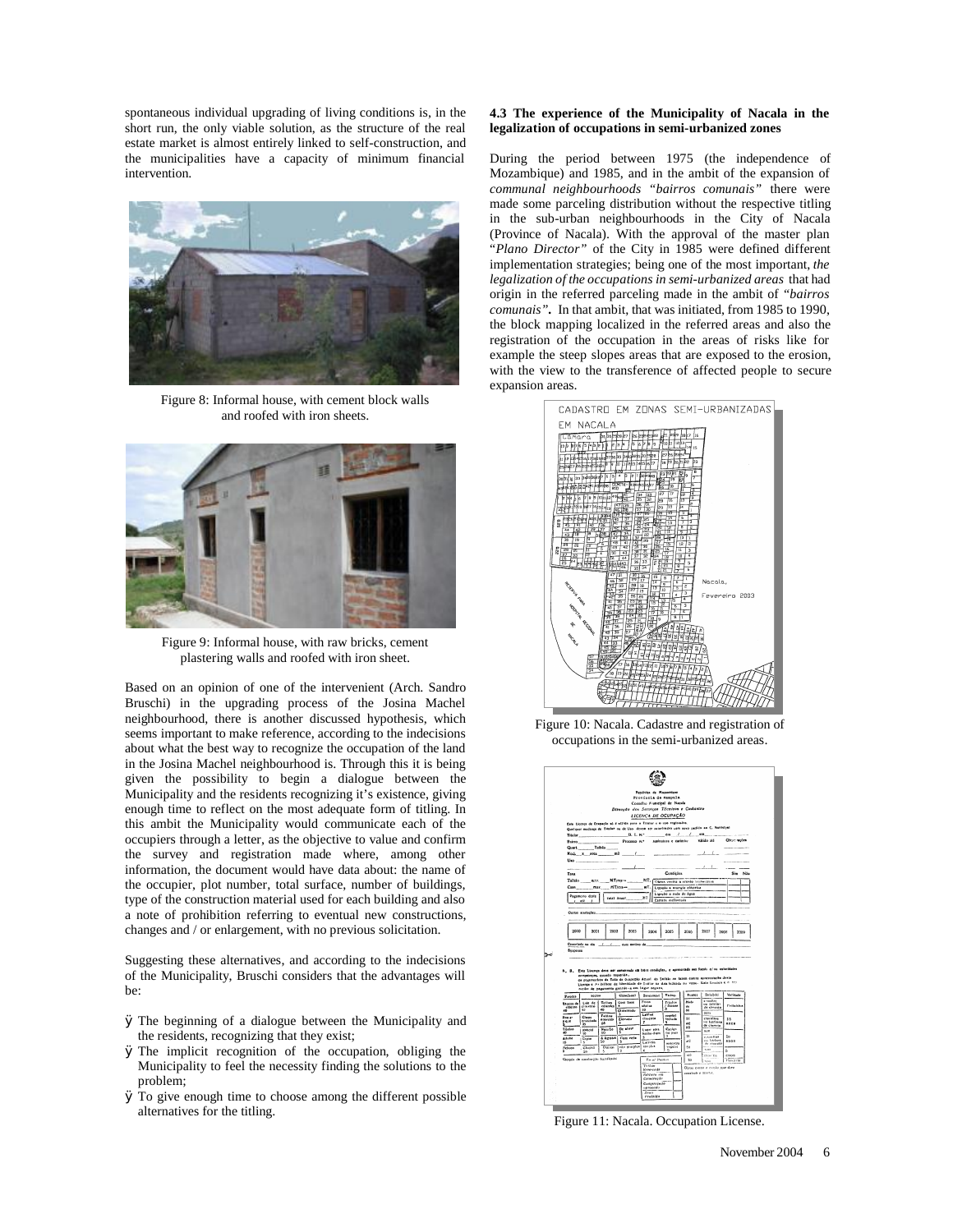The operation is intensified during the period from 1990 to 2003 completing and expanding the cadastre and registration of the occupations in the semi-urbanized areas. There have been registered and integrated in the City Cadastre about 5500 existent occupations until the year 2003.

The following elements were part of the referred registration, named "simplified cadastre":

- Ø A cadastral scheme (Figure 10) elaborated with the support of aerial photographs, with the parceling indication, the division in blocks and also the enumeration of the different plots;
- Ø Lists of occupiers per each block;
- Ø Registration form (Figure 11) per each plot with detailed information like for example: the identification of the occupier, the identification of the plot, characteristics of the existing constructions, infra-structures, etc;
- Ø The materialization of the registration through the fixing of metallic plates in the houses with the indication of the block number and the plot number.

#### **5. THE MAPPING IN THE "JOSINA MACHEL" NEIGHBOURHOOD IN MANICA**

#### **5.1 First Mapping**

To start with, it was carried out a brief low-cost survey of the area. A cartographic base for this area was prepared with the support of Prof. Paul Anderson from the Illinois State University, using an aerial photograph dated 1985. With this map, the situation was evaluated, identified the priority action and prepared an initial register of land tenure. After that, it was organized a mapping training section for technicians and volunteers. Next, the technicians, working with a large scale map of the area, mapped the existing plots and named the current occupiers. At this stage, the map was not up to date, because the existing photograph had been taken in 1985. This quick survey data of about 800 plots were collected, representing 16 % of the total number of 5.000 plots in the whole Municipality of Manica (considering that Manica has 25.000 urban inhabitants with an average of 5 people per plot/family). In this regard, only a percentage of people living within the administrative boundaries of the city, estimated at about 30.000 inhabitants including some rural villages and scattered households, have been considered as urban population (Trindade C., Do Valle K., Bruschi S., 2003).

The survey had the participation of 15 local volunteers and two technical staff from the Ministry of Environment MICOA (Ministério para Coordenacção da Acção Ambiental) and two others, from the Manica Municipality.

However, the data and maps produced have a sufficient definition level for their purpose. These can not be compared with a true register system, because the costs would be too high. In fact, in the case of the *Josina Machel* neighbourhood in Manica, this also reflects the situation of most of the urban settlements in Mozambique. It is not needed highly sophisticated register maps. Any geometric approximation can be acceptable as long as it is complemented by a precise registration of land tenure rights (Bruschi, 1998). Moreover, this first attempt led to the improvement of intervention capacities of local technicians.



Figure 12: Rustic mapping of plots (real estates limits) Pilot study in a area of *Josina Machel* neighbourhood.



Figure 13: Data processing results in GIS (geographic information system).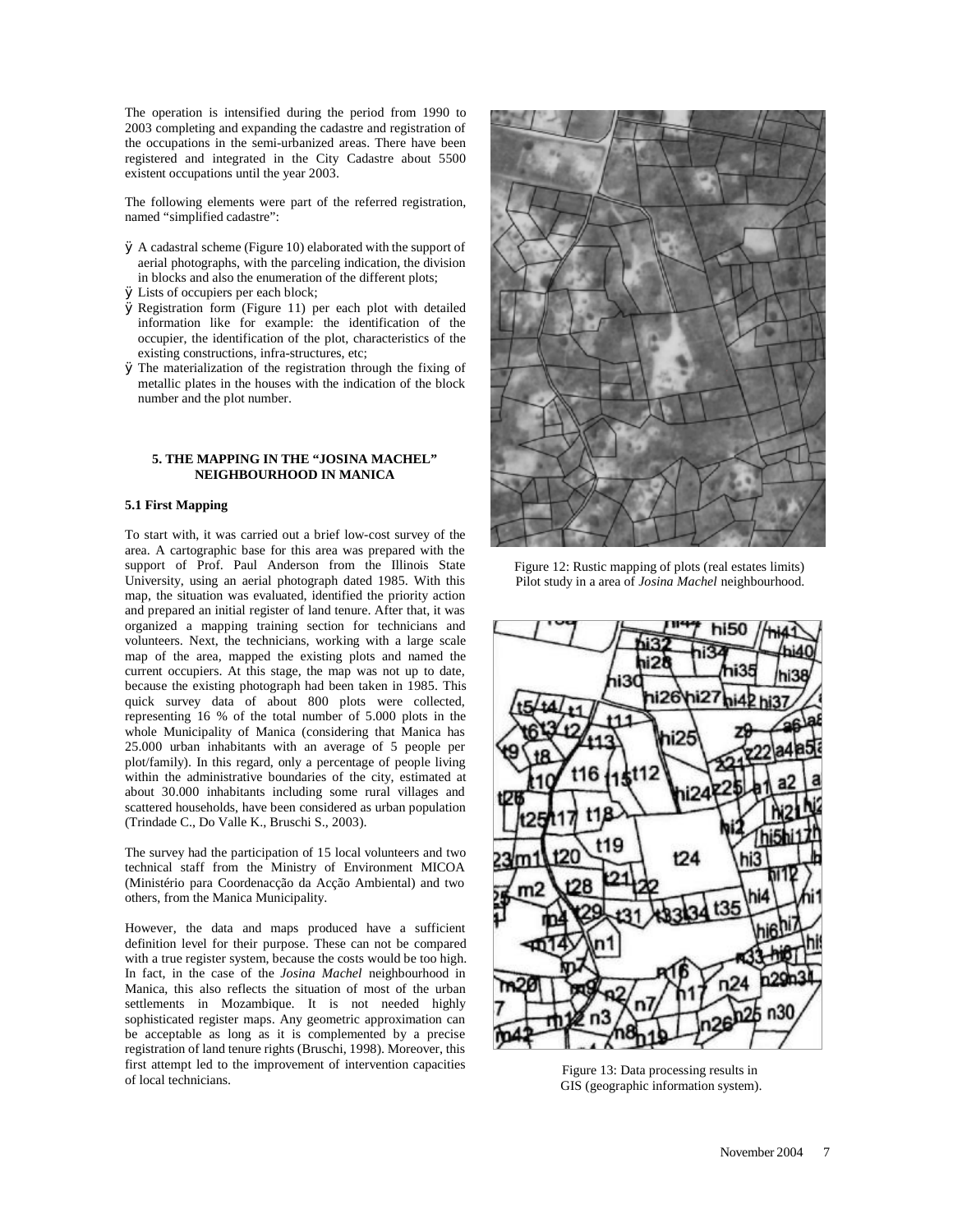#### **5.2 Data Updating with Satellite Image**

Subsequently, the acquisition of a Satellite Image (Figure 14) and the computer data processing have facilitated the improvement of available documentation. This image enabled us in a very short time and at limited costs, to get a credible cartographic base in order to prepare a simplified register of informal occupation.



Figure 14: Satellite Image of Manica (March, 2003) QuickBird Sub-meter (0.6m) PSM (true colour).

For Manica and for most Mozambican medium and small size cities, the existing aerial photographs are very old and far away from the needed and adequate scales to achieve our objective. Although the cost of the most common available photographs are bearable (for example 1:40.000) in the National Directorate of Geography and Land Tenure (DINAGECA), the recurrent need of enlargement, that can be met by DINAGECA alone, increases the costs rapidly. (Anderson, 2000, pp. 771)

The use of satellite images (Figure 15) is more convenient and provides a wider flexibility to manipulate the scales. The image has been used without any geometric correction. Initially, the image was treated, using basic software, such as PhotoShop, and later it was inserted in the software AutodeskMAP, with the purpose of producing an approximate cartographic restitution (Figure 16), that would enable us to compare and correct the "rustic mapping" based on 1985 aerial photograph. The result was printed as a map, used to identify the priority actions and, when enlarged in adequate size (for example: 1:500), used for fieldwork. This enlarged map allows an optimum recognition of the constructions and gives references for the correct delimitation of plots boundaries. We recognize that the satellite image has not been used properly, because there is a lack of

adequate geometric corrections. The fact that it has been acquired in a digital manner, so that it could be printed at any required scale, proved to be a fundamental tool, quick and cheaper as compared to the aerial photographs, particularly when we need to know the land occupation in a city that has neither land register nor updated cartography. The printing of the image of the whole city, in a scale 1:5.000 was considered by the municipality as a sign of high social and symbolic value. In fact, the printed image, for the first time, enabled the municipality and its inhabitants to know their reality, evaluate the city growth phenomena and recognize the factors of growth, whose understanding had not been possible before, due to the absence of updated cartography.

The first action that have been already mentioned is related to the correction of the results of the first "rustic mapping" of *Josina Machel* neighbourhood, using the satellite image, to update the data obtained from the aerial photograph taken in 1985.



Figure 15: Satellite Image of Manica (March, 2003) with approximate restitution and delimitation of plots.



Figure 16: Manica. Josina Machel neighbourhood. Base map with the existent constructions.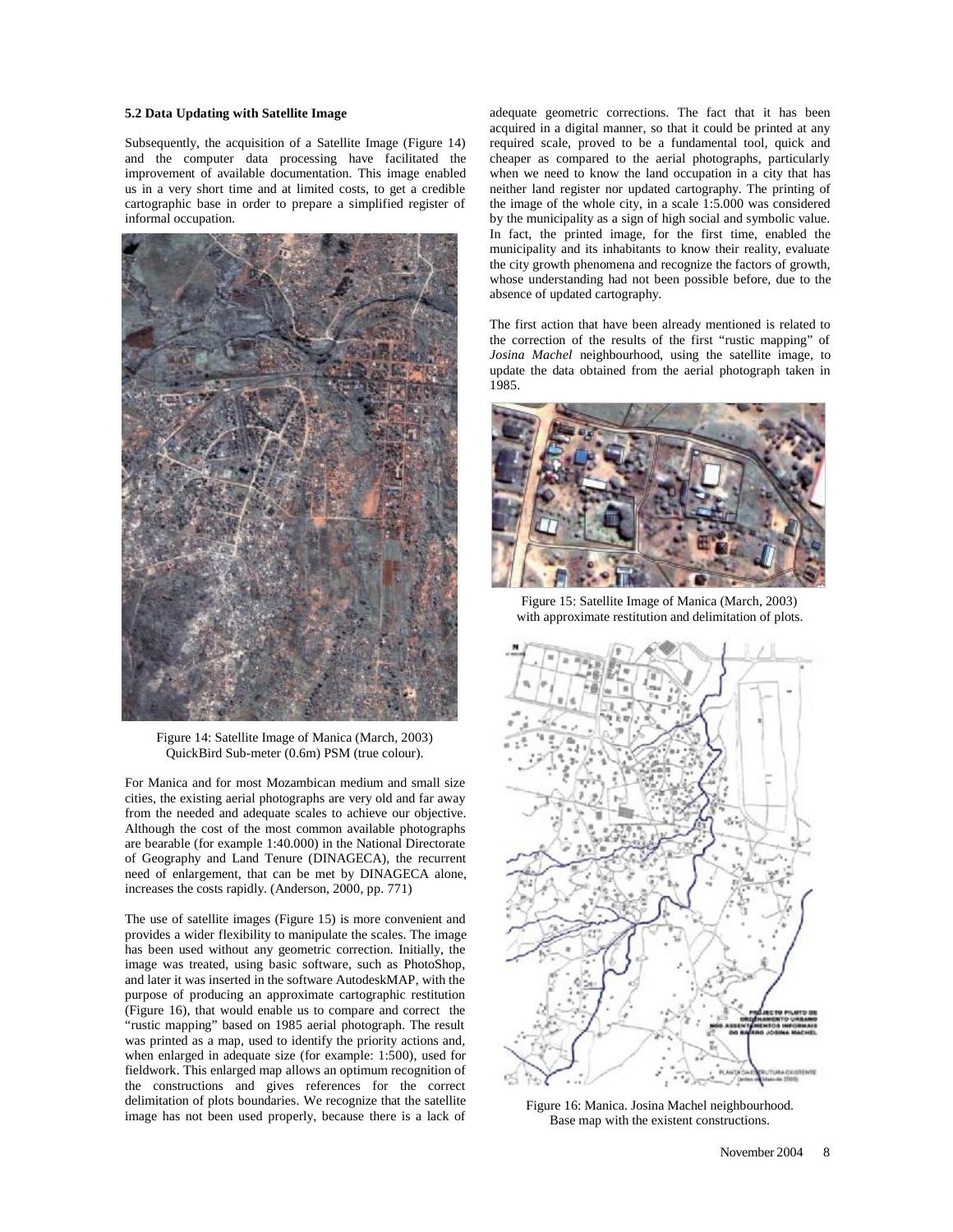

Figure 17: Satellite Image of Manica (March, 2003). Mapping with field support.



Figure 18: The first result of the field mapping.

The second action, much more significant, falls upon the densely populated area of the above mentioned neighbourhood and it comprises the opening of the main access street (Figure 19).



Figure 19: Street opening works.



Figure 20: Street opening works. The community participation had an important role.



Figure 21: Construction of crucial infrastructures for the prevention of the soil erosion.

The beginning of works on the street opening was anticipated by training, held by a team of lecturers from FAPF/UEM led by the architect José Forjaz.

The inhabitants themselves, men and women, participated in the works, getting incentives and learning, in the meantime, the basic construction techniques. This capability will enable them, in the future, to carry out the maintenance of the street at reasonable costs.

The street was previously identified in the priority action scheme, improved according to the options of the inhabitants themselves, and designed directly in the field, with the help of the work map obtained by the satellite image. While the street opening work is in progress, the plots along the street are newly mapped, but at this time with more precision.



Figure 22: Detailed mapping of a block.

#### **6. OBTAINED RESULTS**

Picture 23 indicates the network of vehicle accessible streets and pedestrian ways, designed from the existing tracks, and the boundaries of plots.

Wherever it is necessary the plots are redesigned in order to enable the improvement of public streets, securing the land tenure titles for those that have been already occupied, suggesting the transfer of houses located in inappropriate places, such as under the power line and in steep slopes areas. The final decisions have been made after the discussion with the inhabitants.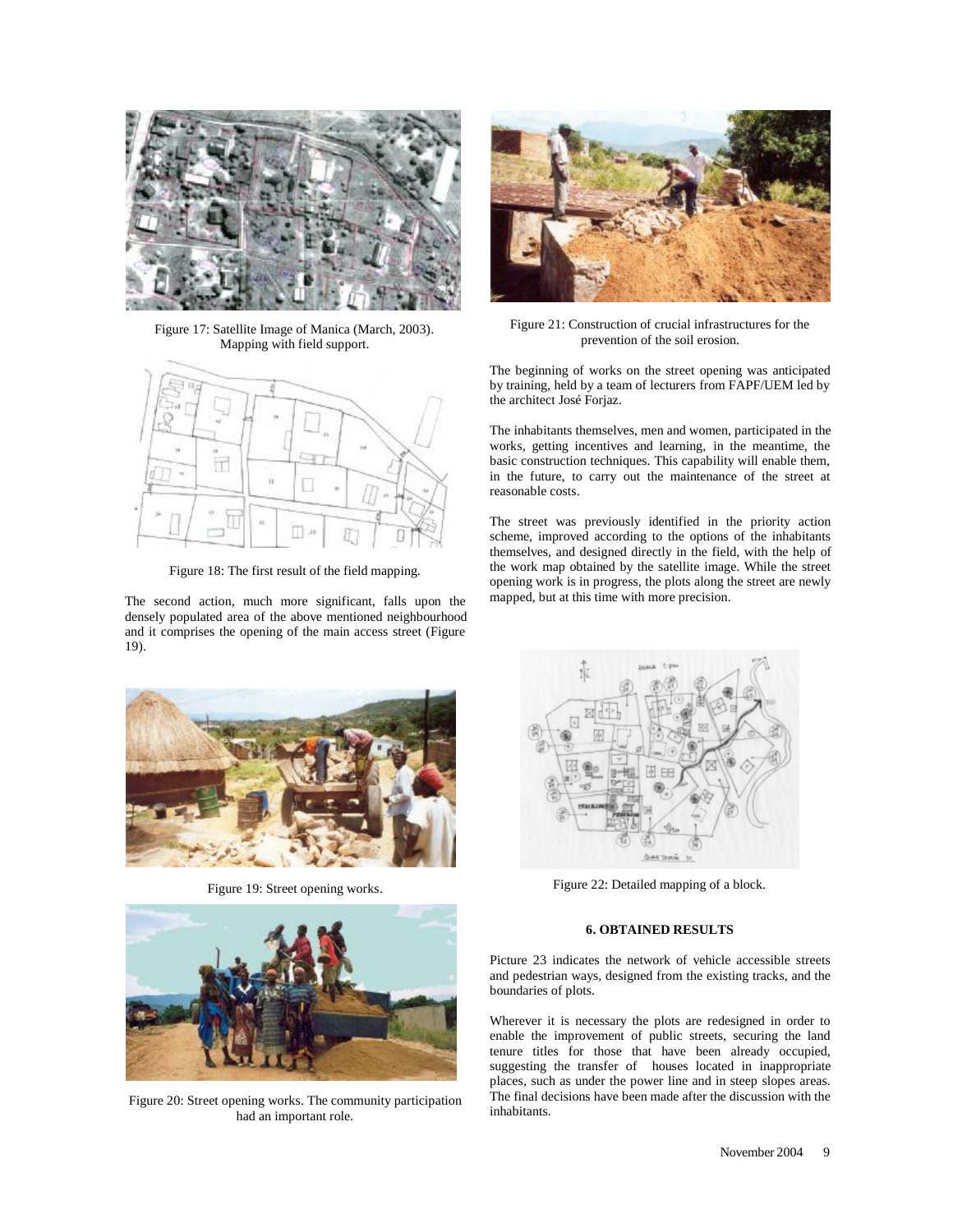

Figure 23: Preliminary draft of blocks and plots numbering.

In a later stage, the mapping process may be extended to other neighbourhoods of Manica City that will be now an easier task using the satellite image (Figure 24). In the meantime the interventions in *Josina Machel* neighbourhood will be complemented, by opening the remaining streets and pedestrian ways, according to the priority actions previously identified on the map, and adapted to the reality and options of inhabitants (Trindade, 2002). The Municipality of Rome (Italy) is granting a part of the financing for these works through the department that deals in Rome with the improvement of the life quality in the outskirts of the city (*Dipartimento per le Periferie*). Parallel to this process, more plots will be precisely mapped, aiming at securing effective land tenure rights for the inhabitants. Of course, the areas to maintain for public use and those unusable for environmental or security reasons, will be previously identified.



Figure 24: Scheme of a mosaic constituted from the satellite image covering the Municipality that comprises the printing of sheets A1 at the scale 1/2000.

Regarding the titling, is currently under discussion the best way to ensure the land tenure titles. As a possible way, the plots, mapped and registered but not demarcated, would be temporarily given by the municipality in some forms of *provisory authorization*. In the future, in case there is an interest, the *provisory authorization* would be replaced by the *definite authorization and the title emission*, after a careful demarcation and registration of each individual plot, according to the law. Also from this point of view, the intervention would play the role of a pilot project. It would be a pilot project with strong political connotations. On the other hand, the project would be easily replicated under the situations of many other Mozambican cities and towns, because it is manageable at the local level, and it has lower costs, if compared with those usually planned in analogous projects.

#### **7. CONCLUSIONS**

If this planning exercise achieves its expected results, the Faculty of Architecture and Physical Planning of Eduardo Mondlane University and German Co-operation for Development (GTZ) will work together, in the context of Decentralization and Municipal Development Project, proposing a methodology for managing urban growth and transformation processes that will link the plan to its implementation. In this way, we can also reasonably hope to ensure acceptable housing for all citizens, including the poorer ones, enabling in the future, the progressive improvement of social and sanitation conditions.

#### **8. REFERENCES**

**ANDERSON Paul S.**, "Mapping Land Rights in Mozambique" in *Photogrammetric Engineering & Remote Sensing*, Vol. 66, No. 6, June 2000, pp. 769-775.

**Boletim da República - I Série n.º 40**, *Lei n.º 19/97 de 1 de Outubro - Lei de Terras,* Imprensa Nacional de Moçambique, República de Moçambique, 1997.

**Boletim da República - I Série n.º 48**, *Decreto n.º 66/98 de 8 de Dezembro - Regulamento da Lei de Terras,* Imprensa Nacional de Moçambique, República de Moçambique, 1998.

**BRUSCHI Sandro**, *Planificar as Cidades: Por Que Razão e Para Quem?*, Faculdade de Arquitectura e Planeamento Físico, Universidade Eduardo Mondlane, Maputo, 1998.

**Faculdade de Arquitectura e Planeamento Físico**, Universidade Eduardo Mondlane, Curso de Legislação e Gestão da Cidade e do Território, *Colectânea de Legislação*, Maputo, Setembro 2003.

**BATTINO Liana**, *Cadastro e Registo de Terras em Zonas Semi-Urbanizadas em Nacala*, Municípo de Nacala, Nacala, Fevereiro 2003.

**MARCHETTI D. A. B.**, **GARCIA G. J.**, *Princípios de Fotogrametria e Fotointerpretação*, 1ª edição, Nobel, São Paulo, 1986.

**OLIVEIRA C. de**, *Curso de Cartografia Moderna*, Secretaria de Planejamento e Coordenação da Presidência da República, Fundação Instituto Brasileiro de Geografia e Estatística - IBGE, Rio de Janeiro, 1988.

**TRIBILLION J. F.**, *Villes africaines* - *Nouveau manuel d'amenagement foncier*, ADEF, Paris, 1993.

**TRINDADE Carlos T. G., DO VALLE Karyn B., BRUSCHI Sandro**, *Informal Settlements Upgrading in Manica City,*  Centre For Human Settlements Studies And Development, Faculty Of Architecture And Physical Planning, Maputo, May 2003.

**TRINDADE Carlos T. G.**, *Una proposta per riqualificare gli insediamenti informali nella cittá di Chókwè*, Tese de Mestrado, Prima Facoltà di Architettura, Università degli Studi di Roma "La Sapienza", Roma, Giugno 2002.